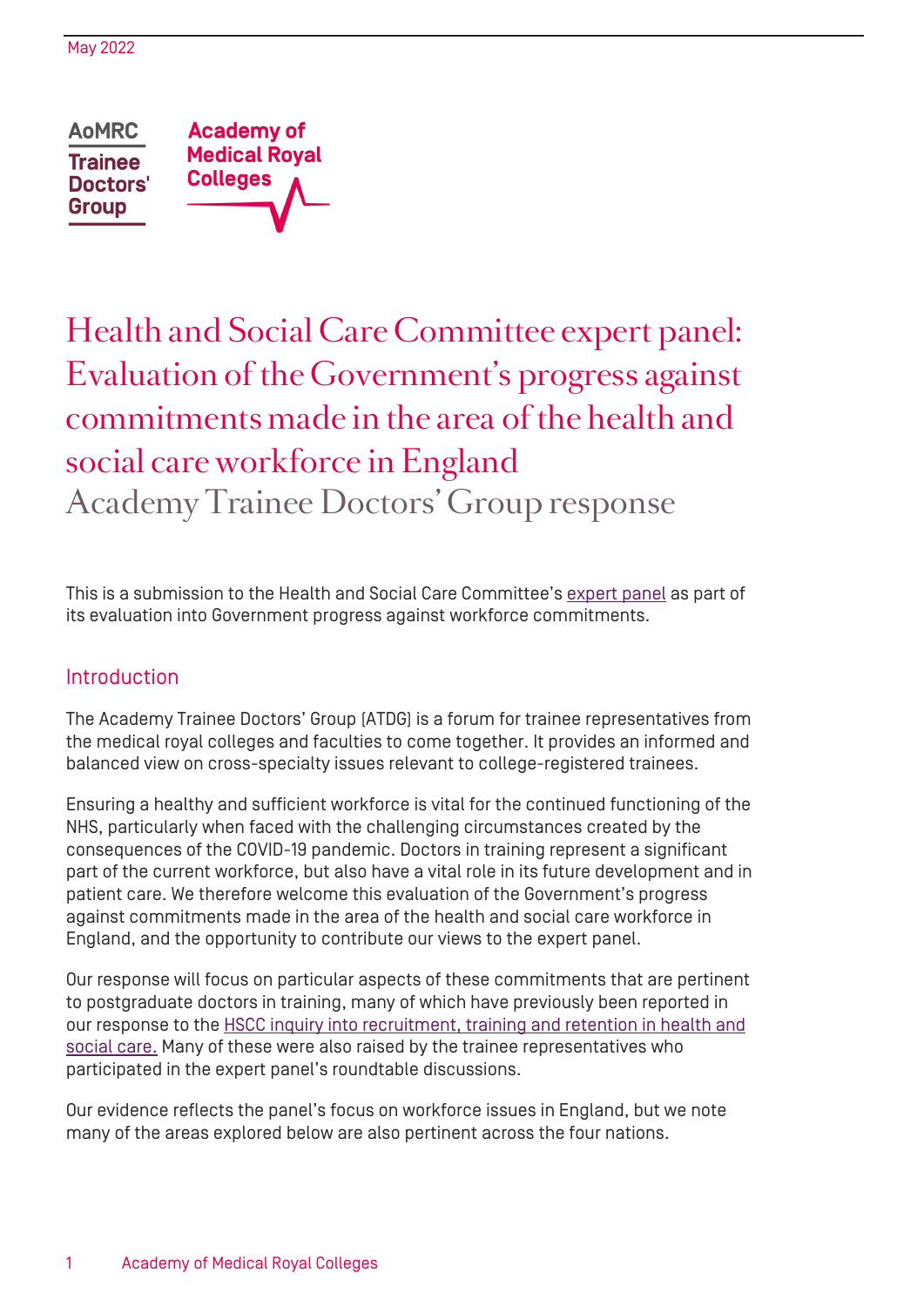## Executive summary

Doctors in training form a significant part of the medical workforce, making up almost one-fifth of registered doctors. Our submission highlights the following important considerations in relation to the progress of workforce policy:

- A clear, long-term national workforce strategy is needed for the NHS and social care. This should include an urgent census of current needs (including staff vacancies) and future projections reflecting anticipated patient demand, the expanding workloads of individual specialties and new ways of working.
- A review of specialty training posts is needed as part of this strategy. Investment should be provided to support the expansion of training posts where needed. It should not be the case that additional posts can only be created at the expense of other specialties.
- Greater flexibility is needed within training programmes to help balance service needs with the needs and expectations of trainees. Better monitoring and removal of barriers will help support trainees to work more flexibly in patterns and geographies that meet their individual circumstances and to engage with available training opportunities.
- More investment in training medical associate professionals is needed to support current workload pressures, and to help ensure trainees can focus on more appropriate tasks relevant to their training programme.
- Training resources continue to be insufficient, with urgent investment required for equitable, evidence-based IT and digital infrastructures to support day-to-day working and the development of digital learning platforms for all specialties. This will help to address some of the existing training inequalities.
- Better appreciation of the value of all members of the workforce is needed. This includes the potential for Specialty, Associate Specialist and Specialist grade (SAS) doctors to be supported to engage in training, educational supervisory and examiner/assessor roles which would significantly support the workload of existing trainers.
- Burnout continues to be a concern, but wellbeing services are being implemented. However, barriers to accessibility of these services needs to be reviewed and addressed.
- Consideration of the general working environment of doctors in training should be a priority, with the lack of adequate rest areas, the provision of food and water, childcare facilities and parking etc. all significant concerns for wellbeing.
- Bullying and harassment continue to be issues for doctors in training, and are reasons for some doctors leaving their training programmes. Continued investment in equality, diversity and inclusion strategies will help to support culture change.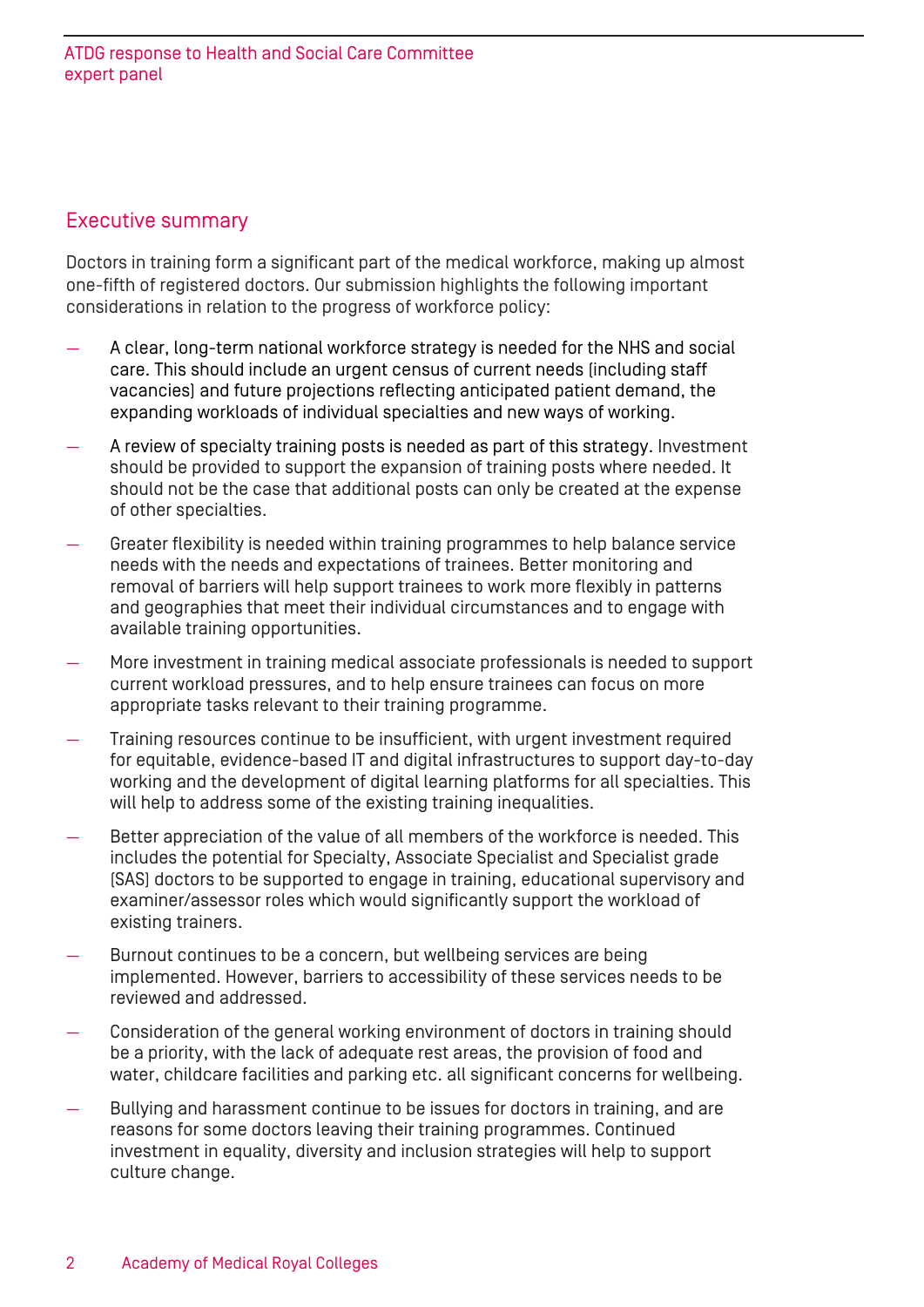# Policy area: Planning for the workforce

1. Ensure that the NHS and social care system have the nurses, midwives, doctors, carers and other health professionals that it needs.

It is the view of the ATDG that this policy has not been met at the current time.

## Training posts

A review of the number of training posts for each specialty (patient-facing, nonpatient-facing, primary and secondary care) is needed as a priority. The pandemic has highlighted shortages in the medical workforce across specialties and this undersupply is now further exemplified by the pressure trainee doctors are feeling as a direct result of the NHS backlog. Some report feeling undue pressure to pass their examinations and complete their training programmes when they do not feel sufficiently prepared. Some are also experiencing competition from new trainees entering their specialty.

In recent years, there are some specialties where all training posts have been completely filled as part of the annual recruitment process. However, there is an urgent need for a clear workforce strategy (based on workforce projections) which includes more training posts in order to meet the increasing demand that is going to be felt in years to come. There also needs to be further consideration of the allocation of training posts; in providing more training posts to one specialty, they should not be taken away from another. Further investment is therefore needed into specialty training programmes to ensure the security of the medical workforce for the future and to ensure high-quality patient care.

The number of undergraduate medical posts available within medical schools should also be reviewed to help provision for current and future requirements. Expansions in medical school places should be matched by increases to the number of Foundation Programme and specialty training places to maintain the training pipeline.

# Flexibility in training

Currently, across the different specialties there is very little flexibility in training programmes to allow doctors in training to pursue the optimal career pathway that they would like to engage with. For example, trainees who have expressed a wish to work 'less than full time' (LTFT) for reasons related to health, family, wellbeing and choice have faced barriers and resistance preventing them from doing this. Those who have been able to transition to LTFT training have experienced increased satisfaction in their training, and retention has improved in some specialties. Careful consideration and better monitoring of the future aims of the trainee body is needed; many wish to transition to working LTFT and have also expressed the desire to continue this format as a consultant. Therefore, forward planning is needed to provision additional training posts and adequate numbers of post-CCT doctors so that these desires and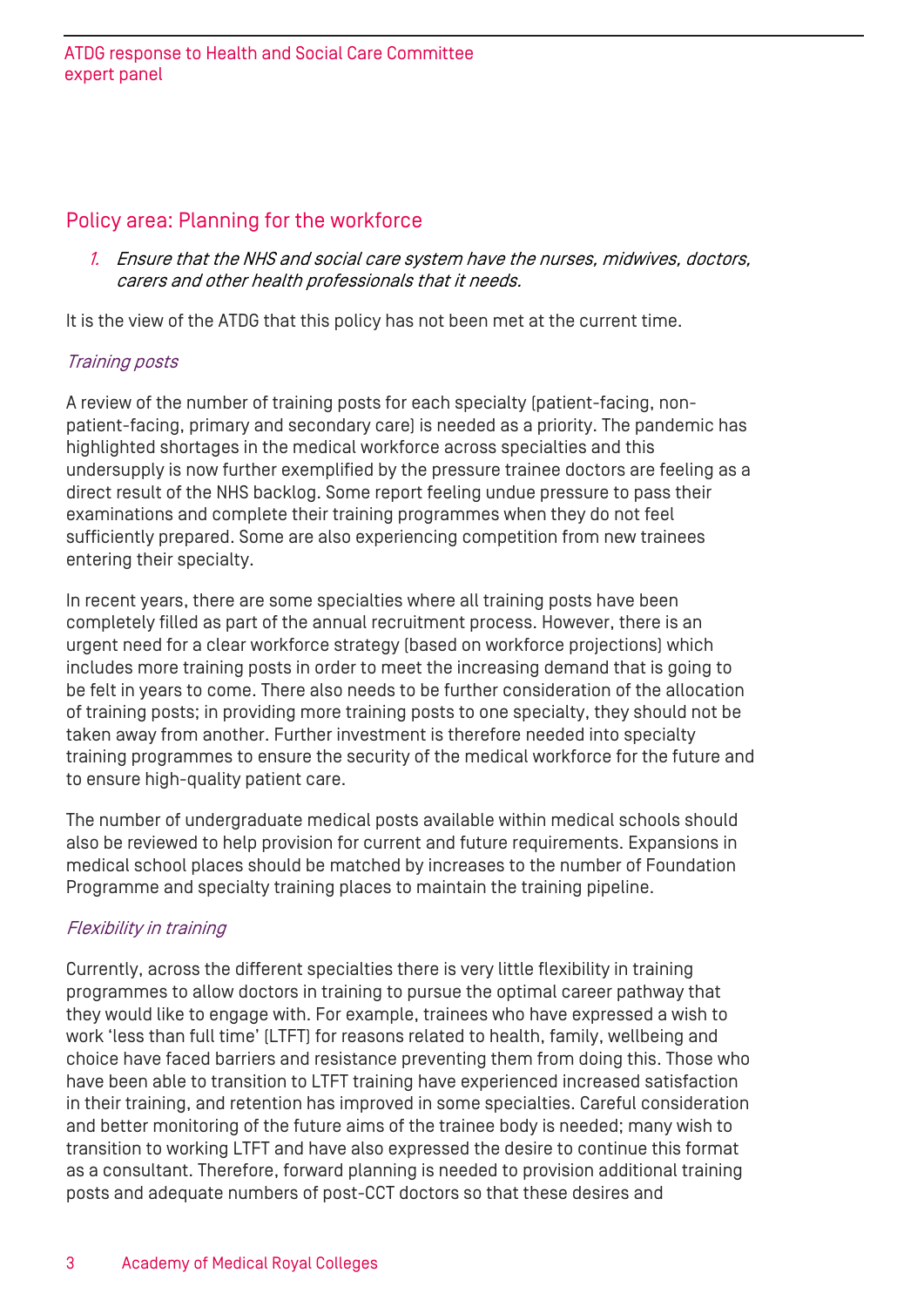expectations can be realised.

#### Investment in allied professional training

There are many daily tasks that doctors in training are expected to undertake which are not appropriate for their current level of training, due to the lack of available staff who would be more appropriate to perform them. This detracts from training opportunities which would be more beneficial for trainees. Greater investment is therefore needed in the allied professional workforce in both patient-facing and nonpatient-facing specialties to support the development of these roles; training of greater numbers of medical associate professionals and expanding the remit of senior medical students would provide valuable support to the existing trainee workforce and ensure fuller engagement with training opportunities.

# Policy area: Building a skilled workforce

- 1. Help the million and more NHS clinicians and support staff develop the skills they need and the NHS requires in the decades ahead.
- 2. £1 billion extra of funding every year for more social care staff and better infrastructure, technology and facilities.
- 3. Supporting moves towards prevention and support, we will go faster for community-based staff. Over the next three years we want all staff working in the community to have access to mobile digital services, including the patient's care record and plan, that will help them to perform their role. This will allow them to increase both the amount of time they can spend with patients and the number of patients they can see. Ambulance services will also have access to the digital tools that they need to reduce avoidable conveyance to A&E.

It is the view of the ATDG that this policy has not been met at the current time for the medical workforce. We are not able to comment on the social care aspects.

#### Training resources

The impact of the COVID-19 pandemic on postgraduate doctors in training has been significant; training programmes were paused and many doctors in training were redeployed to other clinical areas to support service provision where needed. As training has been restarted and rebooted, it has also highlighted existing challenges within specialty training programmes including deficiencies in the resources needed to adequately deliver them including access to study leave and budgets and the general working environment. The NHS also does not currently have a sufficient IT and digital infrastructure which impedes the daily work and training of doctors and also impacts on patient care.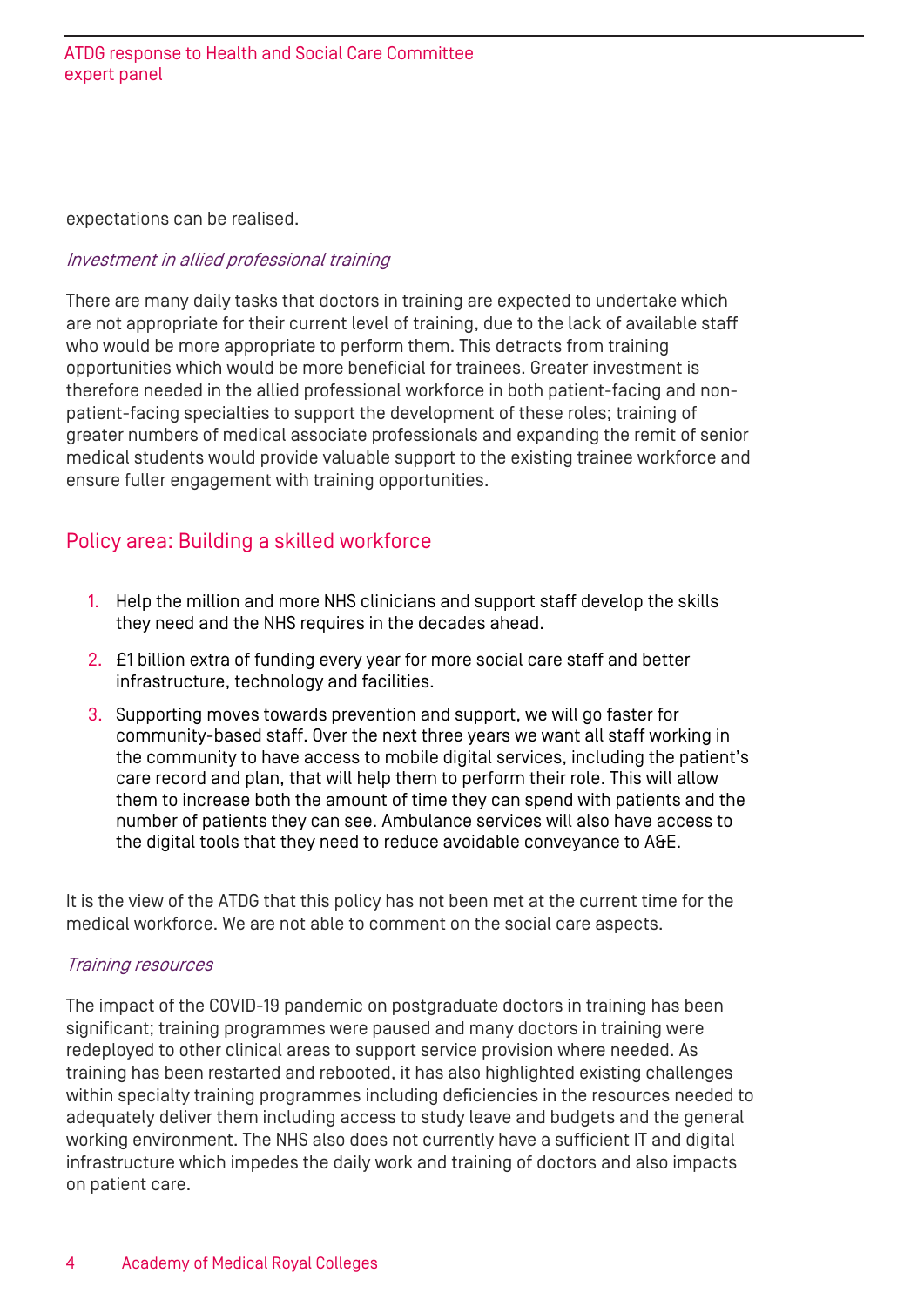#### Training inequalities

The pandemic has also highlighted the training inequalities which exist within different areas of England. Investment is needed to address these specialty-specific challenges and to expand digital training platforms that have the potential to support trainees who are experiencing these training inequalities.

Important work is underway by the General Medical Council and by medical royal colleges and faculties to tackle differential attainment in postgraduate medical exams, with a view to eliminating inequalities in medical education – this is crucial to creating fairer training cultures that support the development, retention and wellbeing of the workforce.

Work is also ongoing to improve flexibility within training programmes to allow trainees to pursue other training opportunities such as engaging with research or teaching placements. However, for trainees to be properly supported in their decisions to engage with this, the workforce needs to be able to provision for these choices and so increased numbers of training posts are needed to mitigate against trainees who may be out of programme for periods of time.

There are also many specialty-specific aspects of workforce skills development which require greater focus; the impact of genomics on cancer diagnosis/treatment and health care in general is and will continue to be significant. However, the workforce requires sufficient quality-assured training to help this knowledge and latest research become integrated into the health care system. Other areas of focus include the use of artificial intelligence, digital platforms, and remote consultation.

## The trainer workforce

The significant pressure that is being felt by trainers means that they are unable to dedicate the time required to train and assess the junior workforce resulting in lost training time and opportunities, and doctors in training who do not feel confident or ready to progress through their next stages of training. Inadequate numbers of specialist doctors within the workforce have contributed to this situation. However, there are other members of the workforce which are being under-utilised in terms of their ability to train the next generation of doctors. SAS doctors have vast amounts of knowledge and experience and would be a valuable asset to the trainer workforce. Therefore, better recognition of the skills and talents of different members of the workforce is needed so that they can be encouraged and supported in both their career progression and abilities to develop the junior and future workforce.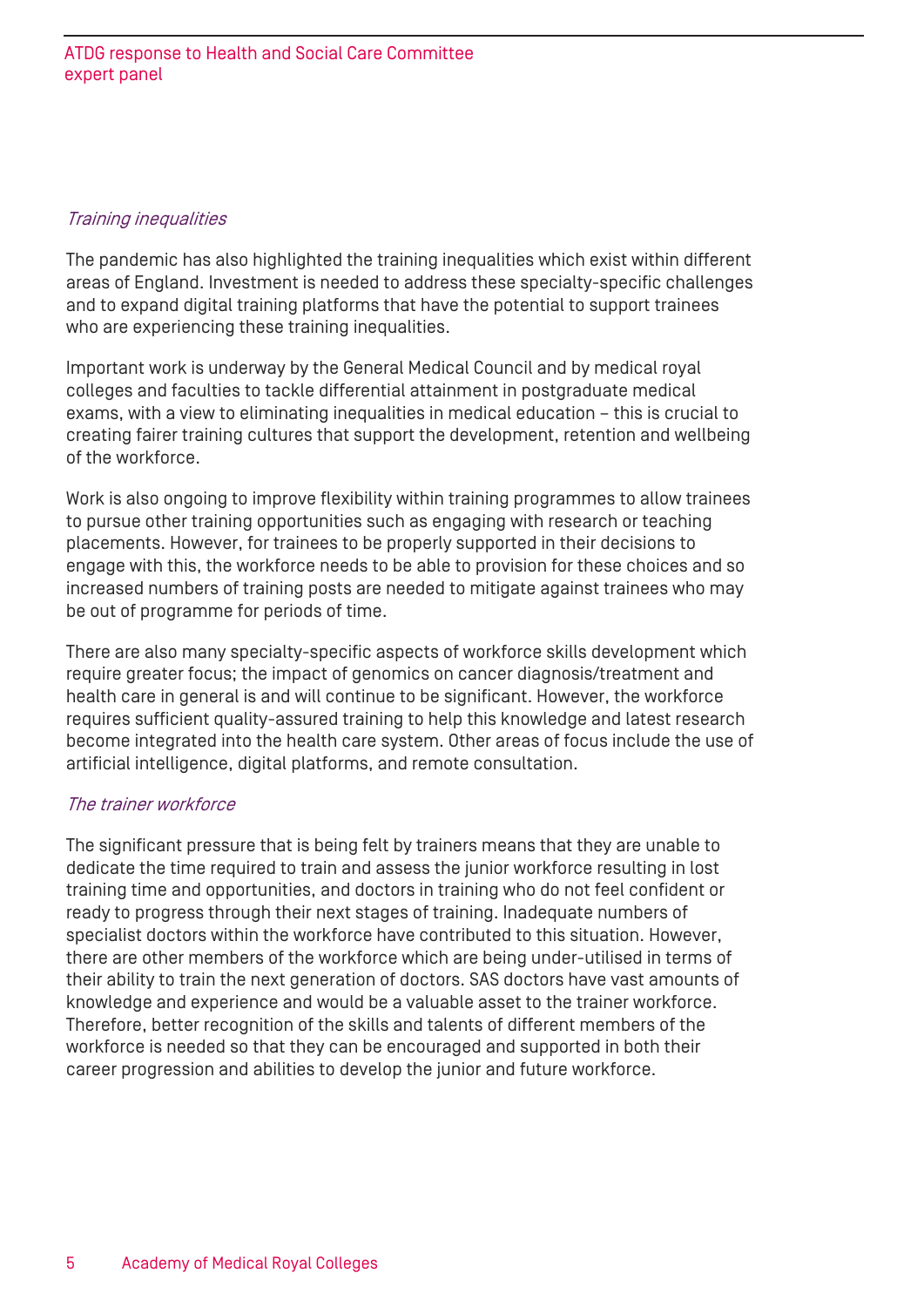# Policy area: Wellbeing at work

- 1. Introduce new services for NHS employees to give them the support they need, including quicker access to mental health and musculoskeletal services.
- 2. Reduce bullying rates in the NHS which are far too high.
- 3. Listen to the views of social care staff to learn how we can better support them individually and collectively.

It is the view of the ATDG that this policy has not been met at the current time for the medical workforce. As above, social care is outside our remit.

## Burnout and wellbeing

The levels of burnout are rising within the trainee workforce, exacerbated by the increased workload felt at the resumption of many NHS services and the backlog. The impact of the challenging working environments experienced by many doctors in England is also a significant factor in the wellbeing of the workforce. The lack of sufficient basic amenities such as rest areas, available food and drink, childcare facilities and parking has considerable impact on the ability of a staff member to function and cope with the challenges of the day. Some Trusts were able to provide these much-needed necessities during the pandemic but it is being reported that some of these are now being removed; these are standard expectations for a healthy working environment that should be addressed in all Trusts to maintain staff wellbeing and prevent burnout.

#### Wellbeing services

It is encouraging that, in many Trusts, wellbeing services are being developed and provided to support staff during these and future challenging times. However, further work is needed to ensure that these are adequately advertised and utilised when they are required; many stigmas still exist and prevent doctors in training from seeking the support that they need, including concerns about their future job security and the impact on their training. Further consideration regarding the purpose and marketing/promotion of wellbeing services would be helpful to ensure that those who are responsible for these vital services provide genuine care and compassion to ensure doctors in training feel they can engage and get the help they need.

We would also suggest better utilisation of exit interviews (and the introduction of 'stay' interviews) to identify some of the reasons why trainees and other staff members are leaving or may be considering leaving the profession. This could help the service devise strategies which might encourage retention.